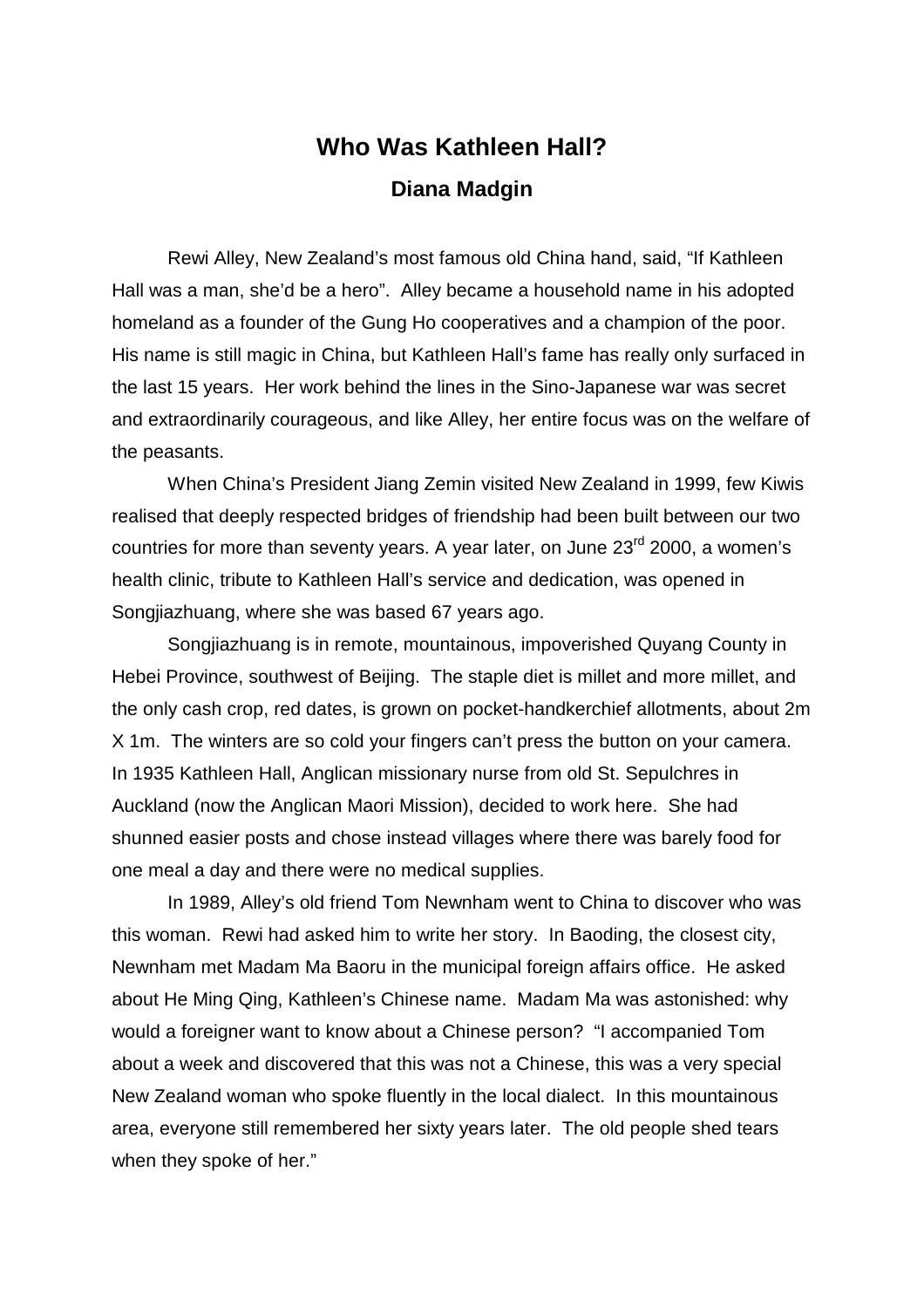The group of villages on the borders of Quyang and Tang Counties are even today connected only by paths, and rivers must be forded on foot. When Kathleen set up her first cottage hospital in the village of Songjiazhuang, local peasants constructed the stone building; the money came from Kathleen's salary and the Anglican Church in New Zealand. People came long distances for a bowl of rice gruel or medical aid, and Kathleen walked the mountain tracks to visit those too sick or injured to move, always with her big yellow dog. She talked very fast, but she walked even faster--"like flying" one villager said, "and climbed mountains very quickly". The story is told of her going out at night and swimming a river to help someone too sick to walk. Local people followed, they were so anxious for her.

 Kathleen was concerned about hygiene; there was very little water available in these mountains and plenty of filth to harbour germs. She taught local mothers how to keep clean in their mud-floored huts, how to save their teeth from rotting by brushing them, and to feed their babies regularly. "The local people listened to her", says Ma Baoru. "Our people had their own way of doing things, but if Kathleen said you should do this or do that, they did what she said. She was very quiet, but there was a sense of authority about her." Kathleen built churches in Songjiazhuang and Niuyan'gou and taught reading and writing in local homes because literacy was almost non-existent.

 In the 1930s there was a dramatic contrast between modern medical facilities in Beijing and what was available to people in the villages, which was in effect nil. All the supplies and many of the doctors at the Peking Union Medical Hospital came from the United States--the hospital itself was built by the Rockefeller Foundation. The problem for Kathleen was how to smuggle supplies from Beijing to her clinic, because by 1938 the Japanese controlled Beijing and the main towns and routes south. As a British subject (all New Zealanders were then), she was deemed to be neutral by the Japanese, who were concerned to avoid conflict with the British. This helped her to negotiate the Japanese blockades, but her situation became increasingly dangerous at a time when summary execution was the order of the day.

 Not far to the west of Songjiazhuang where Kathleen lived and worked, the communist-led Eighth Route Army controlled the Taihang Mountains. At first she was wary of Mao's peasant army: her Christian training and philosophy was antagonistic towards communism, and she feared that the communists were killing missionaries. However, word of General Nie Rongzhen's support for local peasants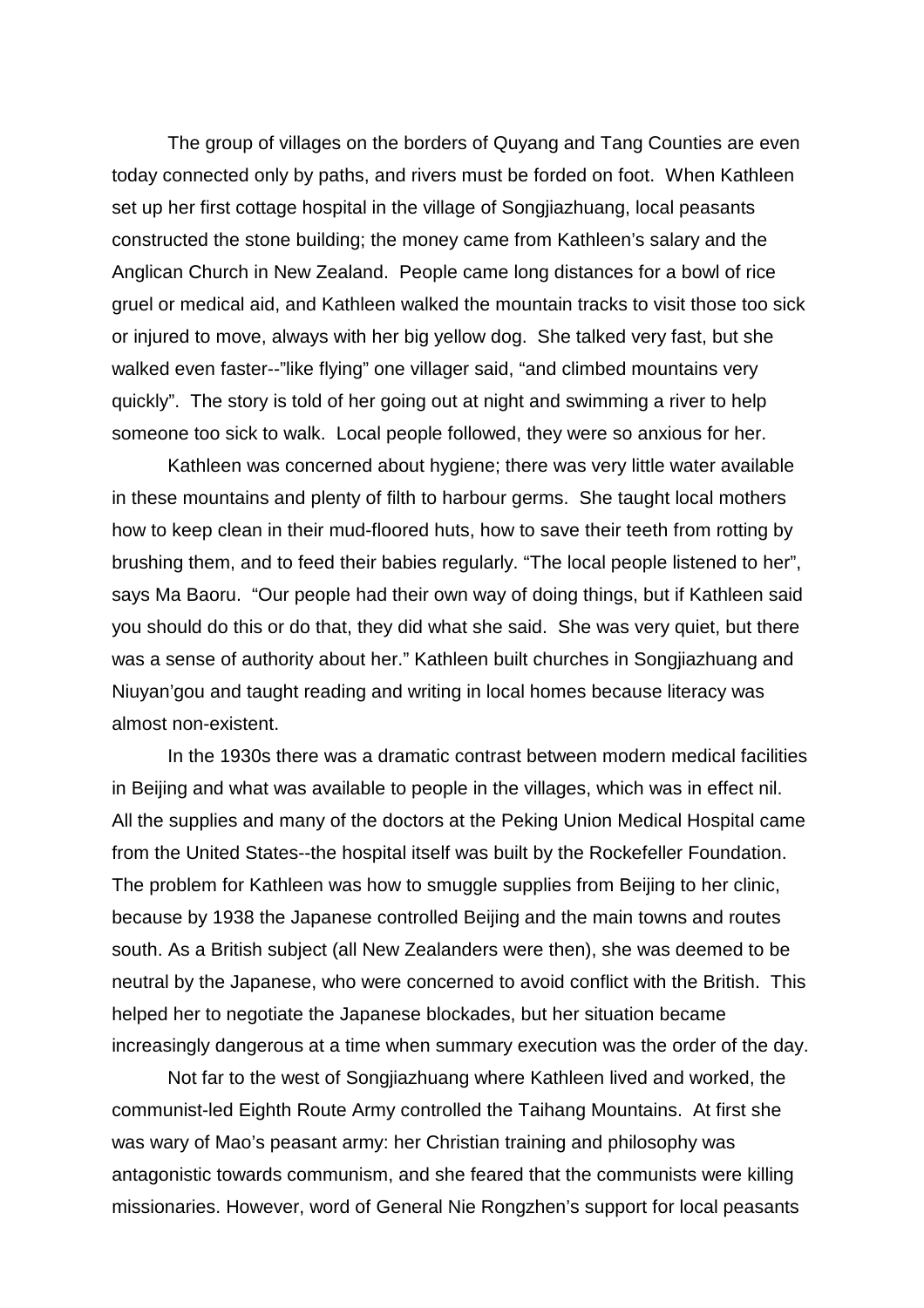filtered through; in fact, he became Kathleen's close friend. Mao's tactics were to win the trust of the local peasants, then mobilise them into night raiders on Japanese outposts: farmers by day, guerillas by night. Kathleen realised that the robbery and rape that usually accompanied an army were not part of Mao's ethic; the Eighth Route Army was vigilant in enforcing the honesty and courtesy of its soldiers. "How often we would wait anxiously to see if all our young men (and some not so young) had safely returned," she wrote in her journal. "Sometimes [we would] give assistance to the wounded on their way up to the base hospital in the mountains, and sometimes [we would] mourn those who would never run cheerily down again."

 Japanese attacks on local towns were extraordinarily vicious. The population of nearby Dingxian was bayoneted and then burnt when the Japanese locked the city gates and torched the town. Everywhere there was plundering, looting and rape.

 The Eighth Route Army was badly in need of medical workers and supplies, so the famous Canadian surgeon Norman Bethune was hailed as a godsend when he arrived in the summer of 1938. Bethune was a pioneer in thoracic surgery. Angry at the rise of Mussolini and Hitler, he had become a communist in his thirties and joined a Republican medical unit in the Spanish Civil War. The shocking death rate from untreated wounds inspired his pioneering mobile blood transfusion unit, the first in the world. He then turned his attention to the Chinese peasants and their fight against Japanese imperial aggression.

 Bethune met Mao Zedong in his cave headquarters at Yan'an, the town in northwest Shaanxi Province where the Long March ended in 1936. Mao described to him the plight of the Eighth Route Army in the Taihang Mountains near Quyang, where Kathleen Hall was based. Bethune prepared his mobile operating units and moved east. He was horrified by what he saw: the wounded in filthy rags and covered with lice, home-made thread to stitch wounds, pieces of wire for probes, a hand saw for amputations.

 Once he had set up a proper base hospital, his biggest problem was how to procure adequate medical supplies. When he met Kathleen, he found the solution. "I have met an angel," he wrote in his diary. "She will go to Peking, buy up medical supplies and bring them back to her mission--for us!"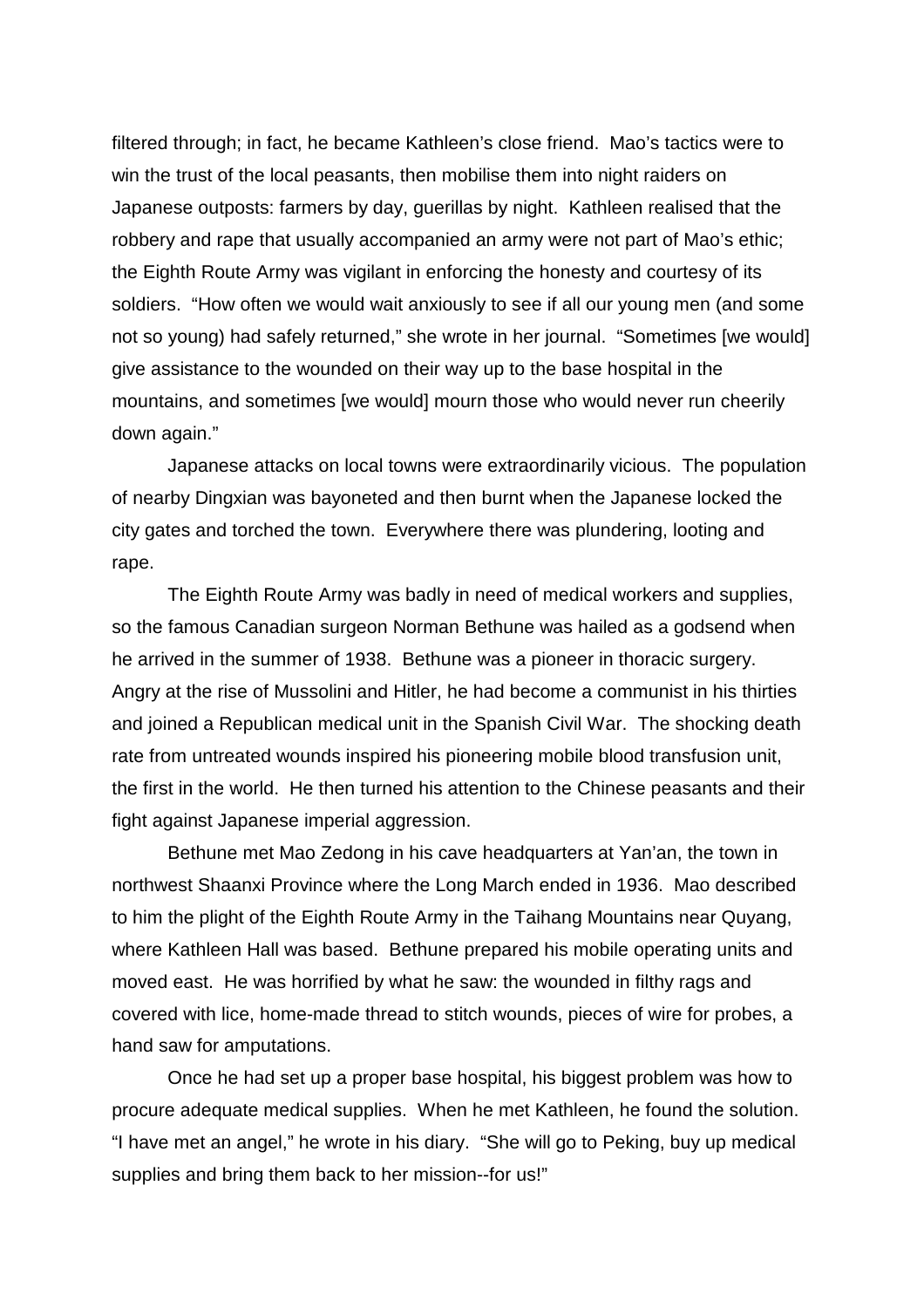Bethune's request was formidable: the route to Beijing and back was perilous. Nevertheless, Kathleen agreed to help, sure in the knowledge that it was God's will to save men's lives. Moving the supplies from station to station required meticulous planning and the absolute confidentiality of a chain of helpers, innkeepers and a few carefully chosen friends. Kathleen personally accompanied each heavily disguised consignment, walking miles on foot or riding alongside the carts on her bicycle. Young nurses and cadres, keen to help the Eighth Route Army fight the Japanese, sought her protection en route from Beijing. One of them, Guo Qinglan, told Newnham in 1989, "She was very brave. A young, unmarried woman in a foreign country where it was very dangerous to be. I thought, if anyone can get me to the Liberated Areas, Kathleen can."

 It was only a matter of time before spies reported her to the Japanese. Her clinic, indeed the whole village of Songjiazhuang was razed, and Kathleen escaped to Hong Kong. She tried to get back to the border area, where Dr Bethune so urgently needed supplies, but word came that he had died of septicemia incurred while operating without gloves. Kathleen had tried desperately to get supplies to him, but malnutrition and six months of helping the sick and dying at every village along the way took its toll. When she developed beriberi, a small contingent of the Eighth Route Army carried her south by stretcher to Xi'an, where her old friend Bishop Shen Zegao nursed her back to health and arranged her journey home to New Zealand.

 Tom Newnham's search twelve years ago resulted in a fascinating book, He Ming Qing, The Life of Kathleen Hall. He inspired Madam Ma Baoru to begin her own enquiry, so that today she is Kathleen's most devoted disciple, escorting increasing numbers of New Zealanders to Quyang County. In 1996, Kathleen's centennial, Newnham led a group of New Zealanders there, including two of Kathleen's nieces and the Anglican Bishop of Auckland, to the unveiling of her tomb and a life-size statue in her honour. A smaller version now stands in the Marsden Chapel of the Anglican Cathedral of the Holy Trinity in Parnell; next door in St Mary's, one of artist Claudia Pond-Eyley's stained glass windows depicts Kathleen among the revered women of the diocese.

 Her centennial was also celebrated by the New Zealand China Friendship Society inaugurating the Kathleen Hall Memorial Nursing Scholarship for postgraduate community nursing training in New Zealand.